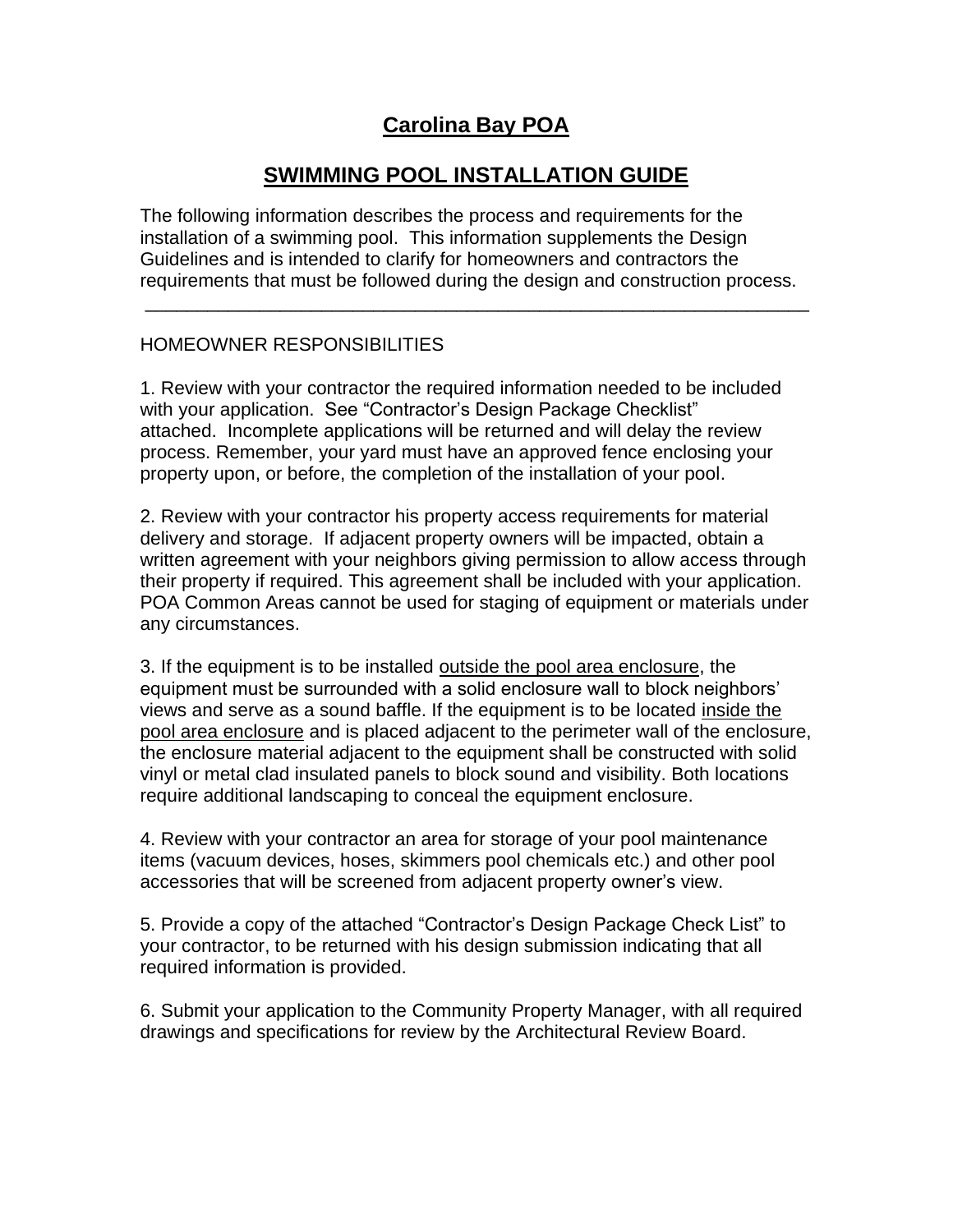### **CONTRACTOR'S DESIGN PACKAGE CHECKLIST**

#### GENERAL REQUIREMENTS

- ( ) Submit plans/detail drawings, clearly drawn and dimensioned
- ( ) Plot plans shall be submitted at the same scale as owner's property survey.

#### DOCUMENT REQUIREMENTS

( ) PLOT PLAN - Indicate and dimension the relationships of the new construction to the existing home, property and building set back lines. Indicate the location of the pool equipment area and provide dimensions to surrounding property owner's rear porch or patio. Indicate installed fence surrounding the property with location of access gates.

( ) LANDSCAPE PLAN - Indicate in the area of the new construction all landscape features or planting that will be removed, relocated or added. Indicate type and size of relocated or new plants. Indicate any existing finished grades that will be changed due to the construction. Note on the drawing that all excess excavated materials not required for backfill shall be removed from the site.

( ) POOL DECK PLAN - Indicate on the plan the spot elevations of the top of finished deck slab at all corners, with relation to the finished floor elevation of the home (0'-0" +/-). Indicate deck drains and deck pitch information. Show pool equipment layout and details of proposed equipment enclosure. Indicate location of electrical panel boxes for pool equipment. Enclosure shall not exceed 1'=0" above the highest piece of equipment and shall match in color the pool enclosure. If pool is constructed with a screened enclosure indicate the layout on the plan with dimensions and door locations.

( ) SPECIFICATIONS - Submit manufacturers brochures of all pool equipment indicating model number and dimensions of all selected equipment.